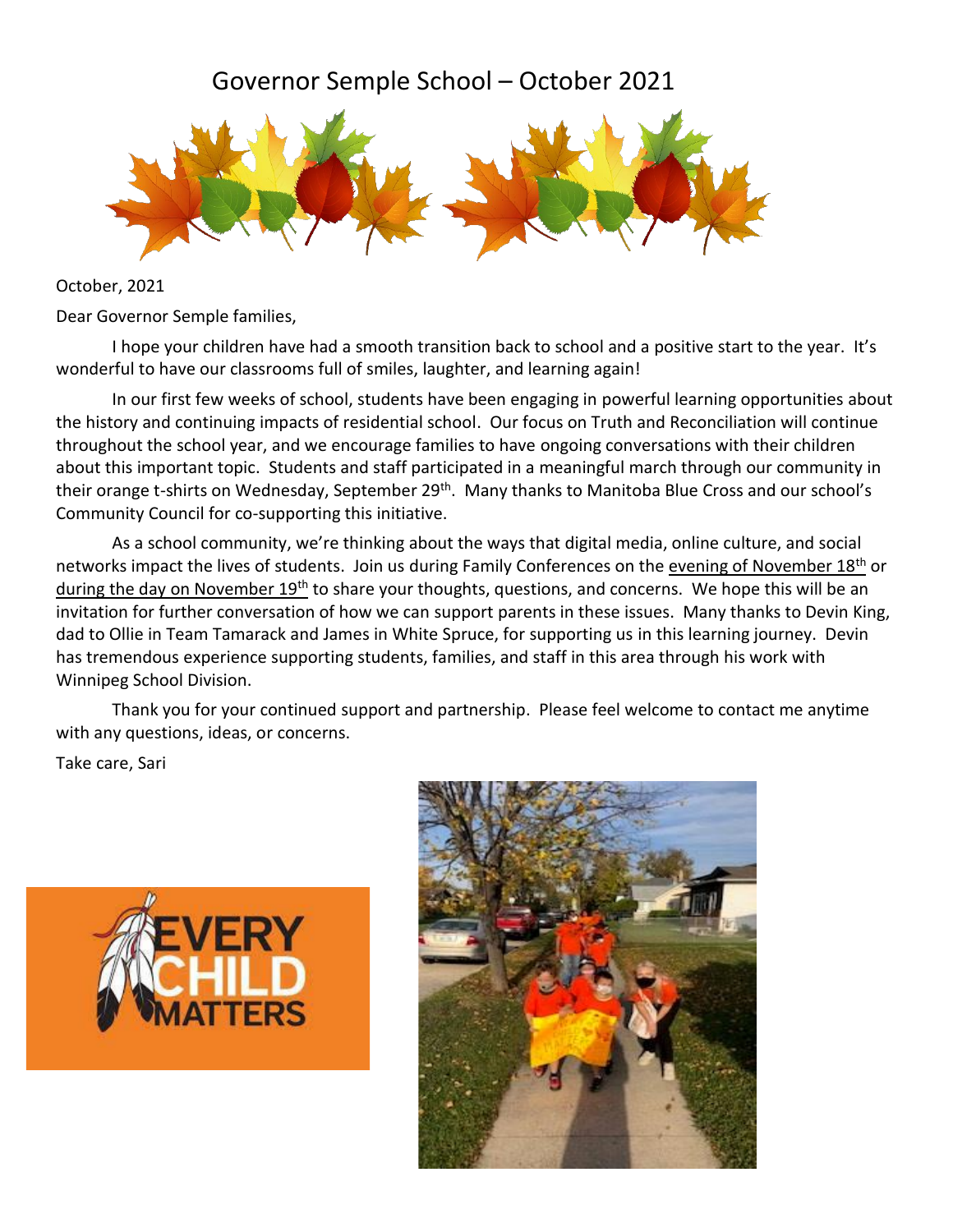#### **Please note the remaining important dates for the 2021-2022 school year:**

| October 6, 2021                     | Picture Day                                |
|-------------------------------------|--------------------------------------------|
| October 8, 2021                     | Professional Development Day - No Classes  |
| October 11, 2021                    | Thanksgiving Day - School Closed           |
| October 22, 2021                    | Professional Development Day - No Classes  |
| November 11, 2021                   | Remembrance Day - School Closed            |
| November 19, 2021                   | Family Conferences - No Classes            |
| December 23, 2021 - January 5, 2022 | Winter Break - School Closed               |
| January 6, 2022                     | First day of class after Winter Break      |
| January 17, 2022                    | Professional Development Day - No Classes  |
| February 4, 2022                    | Professional Development Day - No Classes  |
| February 21, 2022                   | Louis Riel Day - School Closed             |
| March 18, 2022                      | Family Conferences - No Classes            |
| March 28 - April 1, 2022            | Spring Break - School Closed               |
| April 4, 2022                       | First day of class after Spring Break      |
| April 15, 2022                      | Good Friday - School Closed                |
| April 21 and April 22, 2022         | Professional Development Days - No Classes |
| May 23, 2022                        | Victoria Day - School Closed               |
| May 27, 2022                        | PD Day - No Classes                        |
| June 27, 2022                       | PD Day - No Classes                        |
| June 30, 2022                       | Last day of classes - Early Dismissal      |

Picture Day is coming on Wednesday, October 6th. After Picture Day, you are welcome to order pictures on mylifetouch.ca using your Portrait ID and Access Code which can be found on your Picture Day order form.

**Attendance:** Your child's safety and whereabouts are important to us. Our **Callback System** ensures that your child is safely in your care when he or she is absent from school. Please call **204-339-7112** if your child is going to be away or late. Our office hours are from 8:30am to 4:00pm. Outside of office hours, feel free to leave a voicemail message. As well, please update your contact information (and emergency contact information) with the office anytime.

#### **REMINDERS:**

l,

- Outdoor supervision begins at 8:30am
- Student fees for 2021/22 are **\$35.00 per child**. You are welcome to pay by cheque/cash in the office or online in Parent Connect.
- Please complete the **4 webforms** in Parent Connect as soon as possible. Feel free to contact the office for any support with Parent Connect.
- Please remember to send cutlery with your child

As the temperatures change and cool, please help children dress for the weather. In addition to movement breaks and outdoor Physical Education classes, teachers are engaging students in many exciting outdoor learning opportunities. Toques, mittens, and proper footwear help children stay warm and comfortable outdoors.

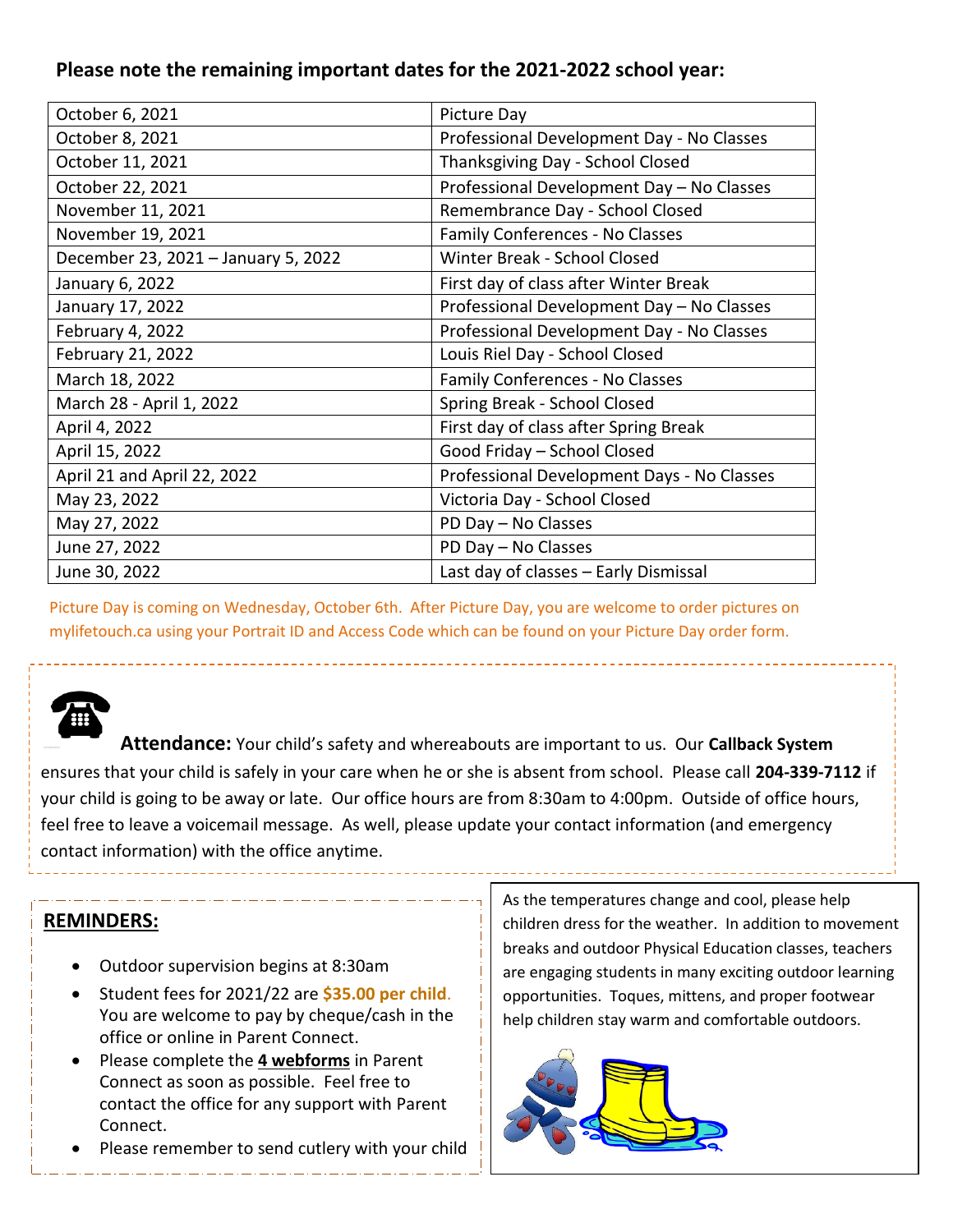





Musical Theatre Day

Mindfulness Day<br>MONDAY. OCTOBER 4

Visual Art Day<br>TUESDAY, OCTOBER 5

Contemporary Dance

Songwriting Day

French Theatre Da<br>FRIDAY, OCTOBER 8 ay

Improv Day<br>**IURDAY, OCTOBER 9** 



**Mood Disorders ASSOCIATION OF MANITOBA**  **Helping people** help themselves